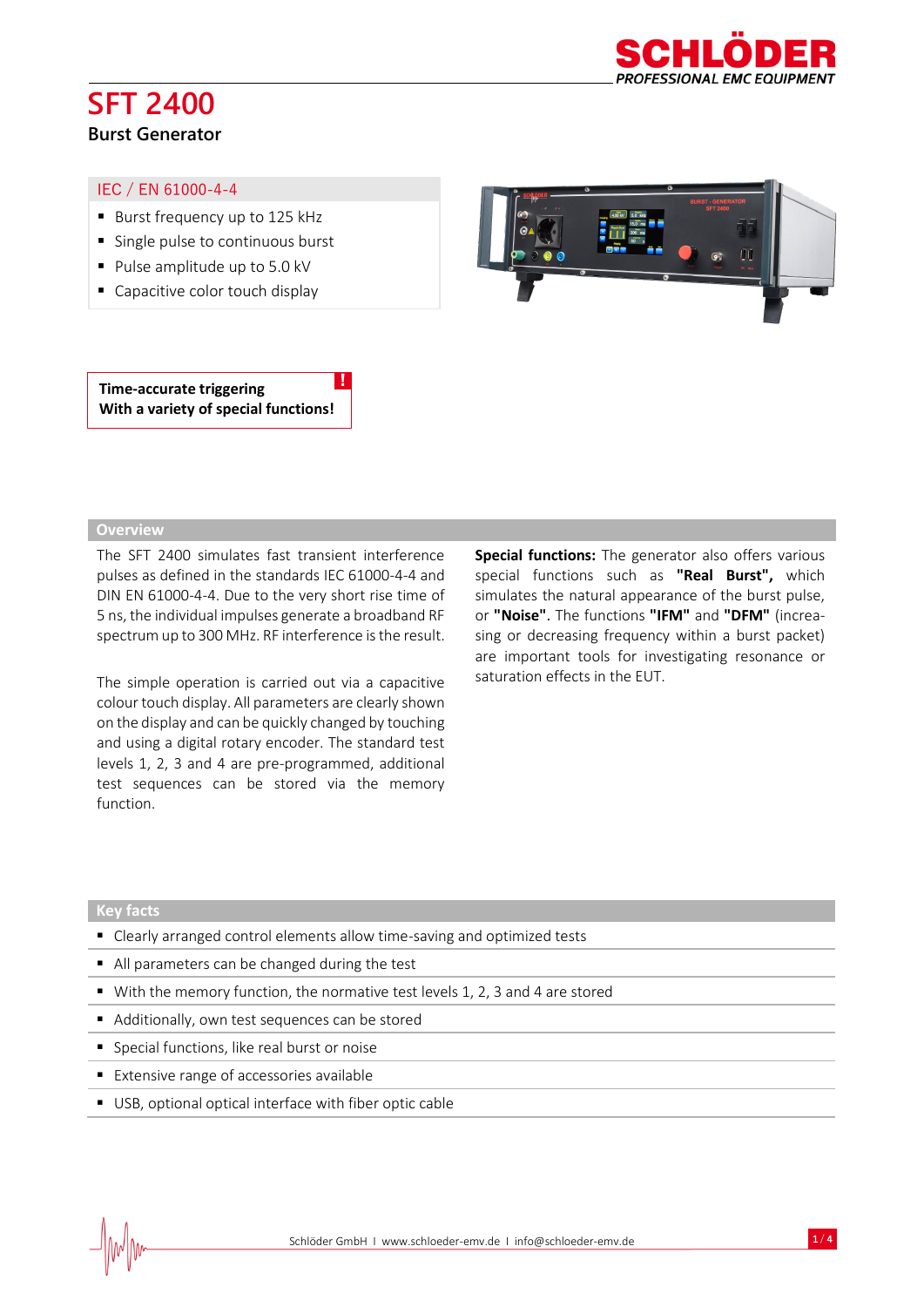

### **Technical data I**

| <b>Burst Generator</b>                  |                                                                                                                                     |
|-----------------------------------------|-------------------------------------------------------------------------------------------------------------------------------------|
| <b>Burst frequency</b>                  | Single pulse up to 125 kHz                                                                                                          |
| Pulse voltage                           | 100 V - 5000 V                                                                                                                      |
| Polarity burst<br>packet                | pos., neg., alternating                                                                                                             |
| Pulse shape<br>acc. to IEC<br>61000-4-4 | 5 ns $/$ 50 ns                                                                                                                      |
| Max. pulses / sec                       | 5000 (up to 2 kV)<br>3000 (up to 3 kV)<br>1500 (up to 5 kV)                                                                         |
| Step size<br>spike frequency            | $0,1 - 10$ kHz -> $0,1$ kHz steps<br>10,5 - 50 kHz ->0,5 kHz steps<br>51,0 - 100 kHz ->1 kHz steps<br>105,0 - 125 kHz ->5 kHz steps |
| Max. pulse /<br>packet                  | 500                                                                                                                                 |
| Trigger                                 | manual or external                                                                                                                  |
| HV output                               | coaxial connector                                                                                                                   |
| Monitor output                          | <b>BNC, TTL level</b>                                                                                                               |
| Interface                               | USB (virtual COM port)<br>optional: optical (Toshiba LWL)                                                                           |
| Fan (temp.-<br>controlled)              | activate by 40 °C<br>(deactivate by 32 °C off)                                                                                      |

|         | Internal single-phase coupling network                                                                      |                                                                                                                     |  |
|---------|-------------------------------------------------------------------------------------------------------------|---------------------------------------------------------------------------------------------------------------------|--|
|         | Coupling network integrated in the generator,<br>coupling of the test pulses to supply lines of the<br>EUT. |                                                                                                                     |  |
|         | Nominal voltage AC                                                                                          | max. 230 V / 16 A 50 Hz                                                                                             |  |
|         | Nominal voltage DC                                                                                          | max. 110 V / 8 A                                                                                                    |  |
|         | Phase display                                                                                               | LED red / $green$                                                                                                   |  |
|         | Coupling capacity                                                                                           | 33 nF                                                                                                               |  |
|         | Coupling switch                                                                                             | 1, 2 or 3 lines at the<br>same time                                                                                 |  |
|         | Different coupling<br>modes adjustable<br>via buttons                                                       | L, N, PE $\rightarrow$ E;<br>$L \rightarrow E$ ; N -> E; PE -> E<br>L, N -> E; L, PE -> E;<br>$N, PE \rightarrow E$ |  |
|         | Test object<br>connection                                                                                   | wall outlet DIN -<br>protection earth<br>additional laboratory<br>sockets                                           |  |
| General |                                                                                                             |                                                                                                                     |  |
|         | Operating<br>temperature                                                                                    | $0 - 40 °C$                                                                                                         |  |
|         | <b>Dimensions</b><br>$(LxD \times H)$                                                                       | 19" housing (3 RU)<br>450 x 430 x 150 mm                                                                            |  |
|         | Weight                                                                                                      | 9 kg                                                                                                                |  |
|         | Power supply                                                                                                | 100-240 V / 47-63 Hz /                                                                                              |  |
|         |                                                                                                             | 160 VA                                                                                                              |  |

#### **Technical data - Burstdefinition**

|                         | <b>Normdefinition</b>           | <b>Variable settings</b><br>on the SFT 2400 |
|-------------------------|---------------------------------|---------------------------------------------|
| Burst duration          | 15 ms 20 % at 5 kHz             |                                             |
|                         | 0,75 ms 20 % at 100 kHz         | $0.01 - 100$ ms $(1)$                       |
|                         | (corresponds to 75 pulses each) |                                             |
| Burst period            | 300 ms $\pm$ 20 %               | 10 - 1000 ms $(1)$                          |
| Burst frequency         | 5 kHz or 100 kHz to 4 kV        | 100 Hz - 125 kHz to 5 kV                    |
| Pulse amplitude         | $0,5/1/2/4$ kV                  | 100 V - 5000 V (in 10 V steps)              |
| Rise time               | 5 ns $\pm$ 30 %                 |                                             |
| Pulse duration (50 Ohm) | 50 ns $\pm$ 30 %                |                                             |
| Pulse duration (1 kOhm) | 50 ns, -15ns/+100 ns            | The SFT 2400 automatically considers<br>1)  |
| Impedance               | $50 \Omega \pm 2 \%$            | the limit parameters.                       |

 $\textcolor{red}{\mathcal{M}}$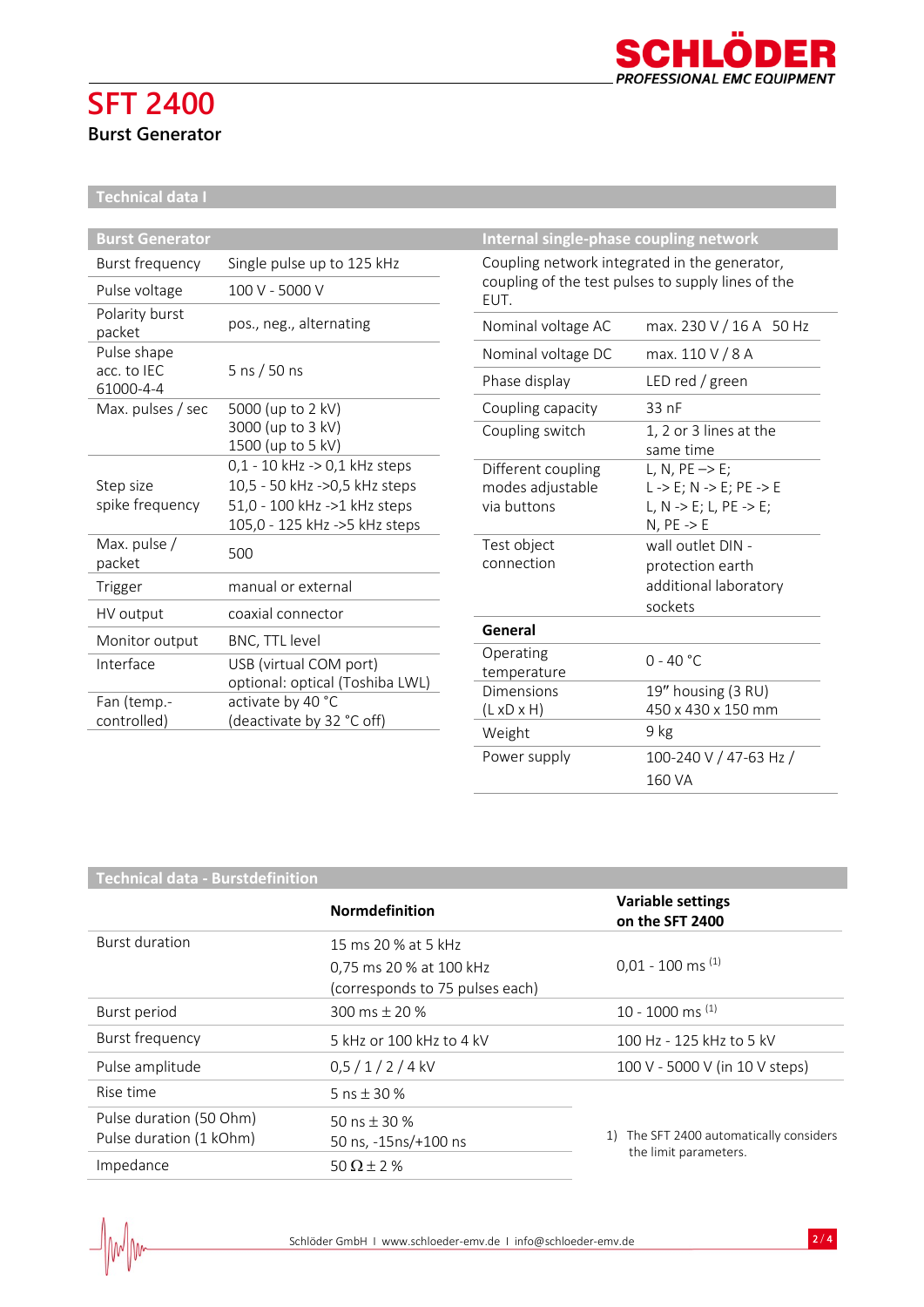



 $\textcolor{red}{\mathcal{M}}$